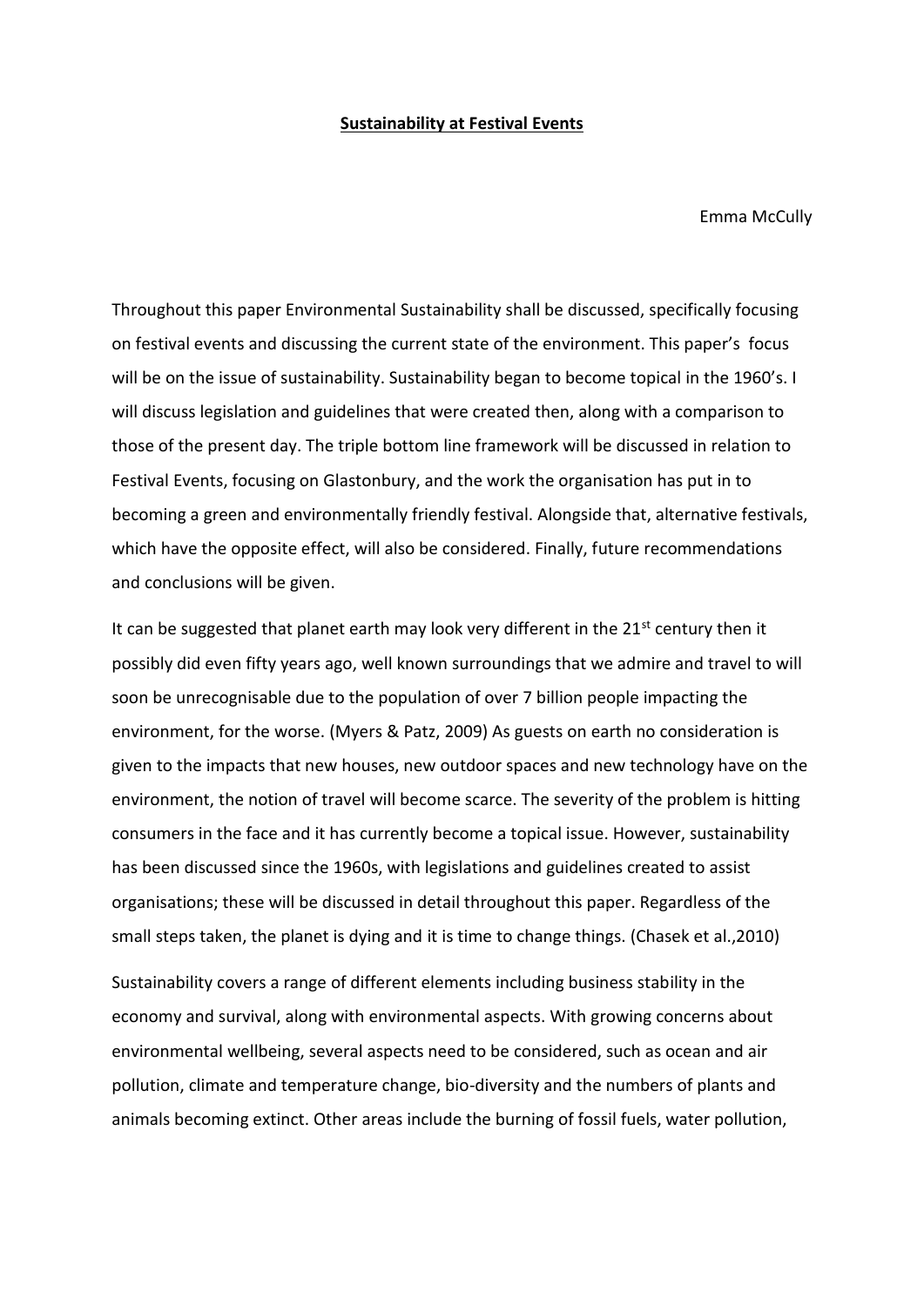and noise pollution. (Chasek et al.,2010) The catastrophic amount of devastation and destruction on the planet has not been anticipated by consumers.

Along with the consideration of elements which may be impacted, being sustainable includes the action of promoting recycling within lifestyles, reusing, using less waste and a focus on using what you have. For hundreds of years people have lived off home grown elements and incorporated this into later life, passing this on to generations, which may result in some consumers choosing to be more selective in way they dispose of waste (Viney, 2014). In 2016 the UK recycling rate for house hold waste was 45.2% which was a slight rise from 44.6% in 2015, (Gov.uk 2018) although minor improvements can be noted the statistics need to rise significantly.73% of UK Homeowners would like to see new homes fitted with solar panels, whilst 67% think that it is important that energy suppliers ensure they provide greener energy (Mintel,2018). Roughly 29 billion tons of carbon dioxide is produced each year from burning fossil fuels like coal and oil, we are relying on these things for transport, power, and production, but are not considering the impacts consumers are having on the planet.

In 2014, 3.17 million UK festival goers produced 23,500 tonnes of waste, 68% of this went to landfills; those landfills have already started overflowing and the space for the waste is running out. The Environmental Protection Agency states that on average a person produces 4.4 pounds of waste every day, of which 2.3 ends up in landfill. Although the proportion of waste that has ended up in landfill has significantly decreased, from a high 89% in the 1980s to 53% in 2014, the full life cycle of this waste needs to be considered by event organisers and consumers. (EPA 2014)

Some UK festivals are attempting to become more sustainable and environmentally friendly, in order to gain a competitive edge. Reading festival in 2014 was said to have sent 74% of its waste to landfill, offering a scheme of a 10p deposit for cups used at the festival. However, the cups that consumers do not bring back were not put in bins, instead they would be left on the ground. In 2014 it was said that Leeds festival did recycle 82.4% of the waste at the festival which shows a great effort to be Green. **(**Diss,2018) The Office of National Statistics has also suggested that transport accounts for most greenhouse gas emissions, at 26% (ONS, 2018). Furthermore, travel is a vital aspect of events that needs to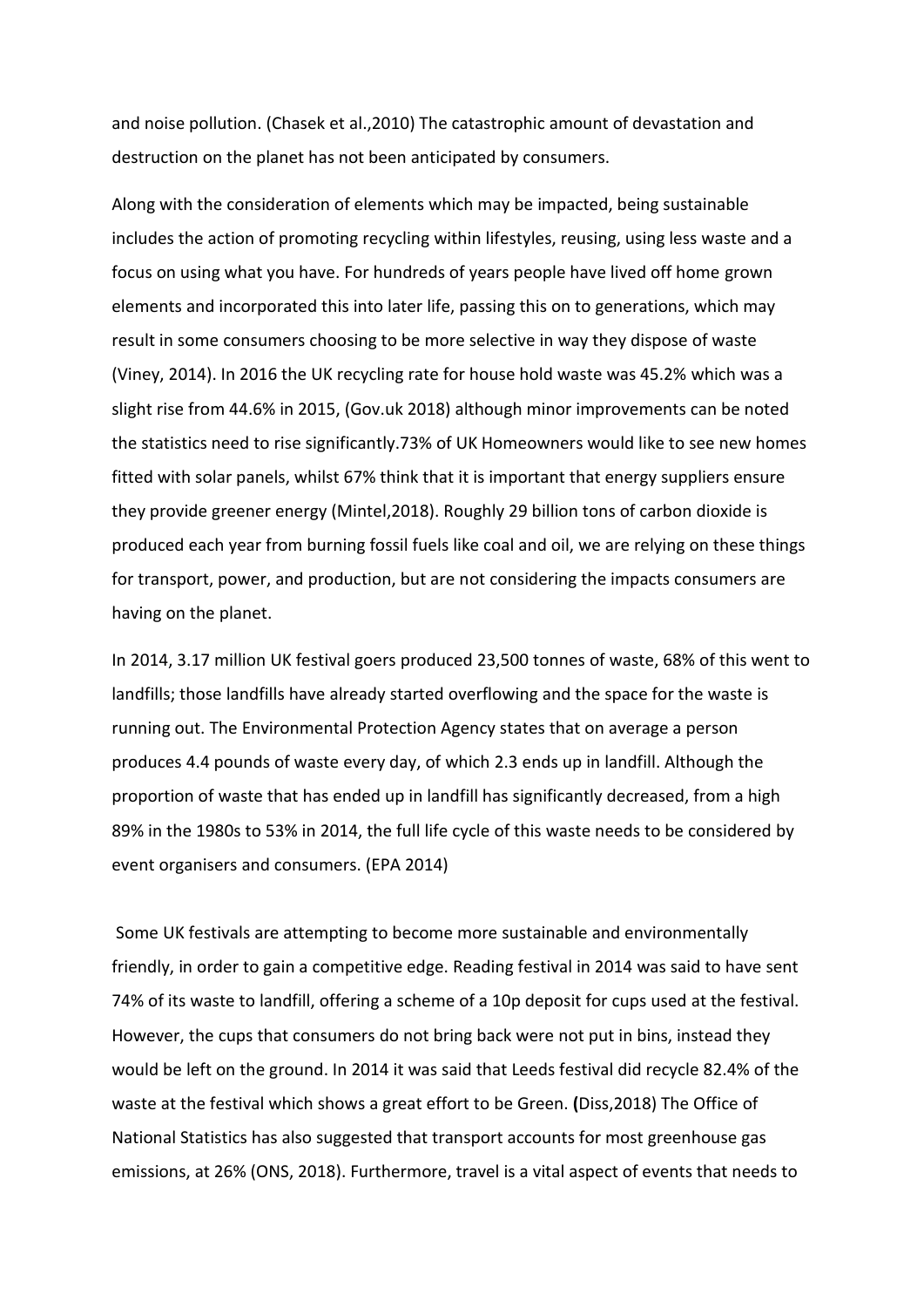be investigated and considered as not only is this down to consumers getting to the various locations it is also an issue for traders, suppliers and the onsite event team. With the rapid growth of the population the demand for the earth's resources will continue to increase. In prehistoric times people-built fires or destroyed land to create farmland or pastures, consumers are destroying land to throw rubbish in and have a sense of escapism, which is having devastating effects on the planet. Attendees are putting their normal routines on hold, temporarily, to attend these events spaces, which can take months of repair and recovery for the weekend of escapism they have provided for consumers. (Colombo, 2017)

Festival Republic, a UK music promoter who produces several festivals including Reading, Leeds and Latitude, claim to have between 100 to 150 people running recycling initiatives and educating attendees about sustainability and the environment. Although seeing organisers show initiative and incorporating such elements within their events may not be the most strategic method, as attendees are generally intoxicated and may not be interested in the topic of environmental destruction. Alternative methods such as Green Workshops, or incentives whilst attending the events, could be programmed within the event schedule (Festival republic/Green,2018). Festival Republic run a range of different events and if sustainable education is provided and implemented within these events it could be very beneficial for consumers. However, if the Green aspects are not correctly implemented within the event this will have a knock-on effect and waste resources.

Some areas that Festival Republic have focused on, to make environmental alternatives available, include reusable cups, bottle and paper cup carrying a 10p deposit, strict packaging protocols with traders, working with charities such as Green Peace and becoming part of the Festival Vision 2025 (Powerful-thinking 2015). Festival Vision 2025 is a vision for a sustainable festival industry which was created as part of the Show Must Go On report which was a response to the 2015 global climate change talks in Paris. The aim is to turn festivals into environmentally responsible events, to work with suppliers and those alike in the industry to be part of one of the most important conversations ever to take place (Powerful-thinking 2015).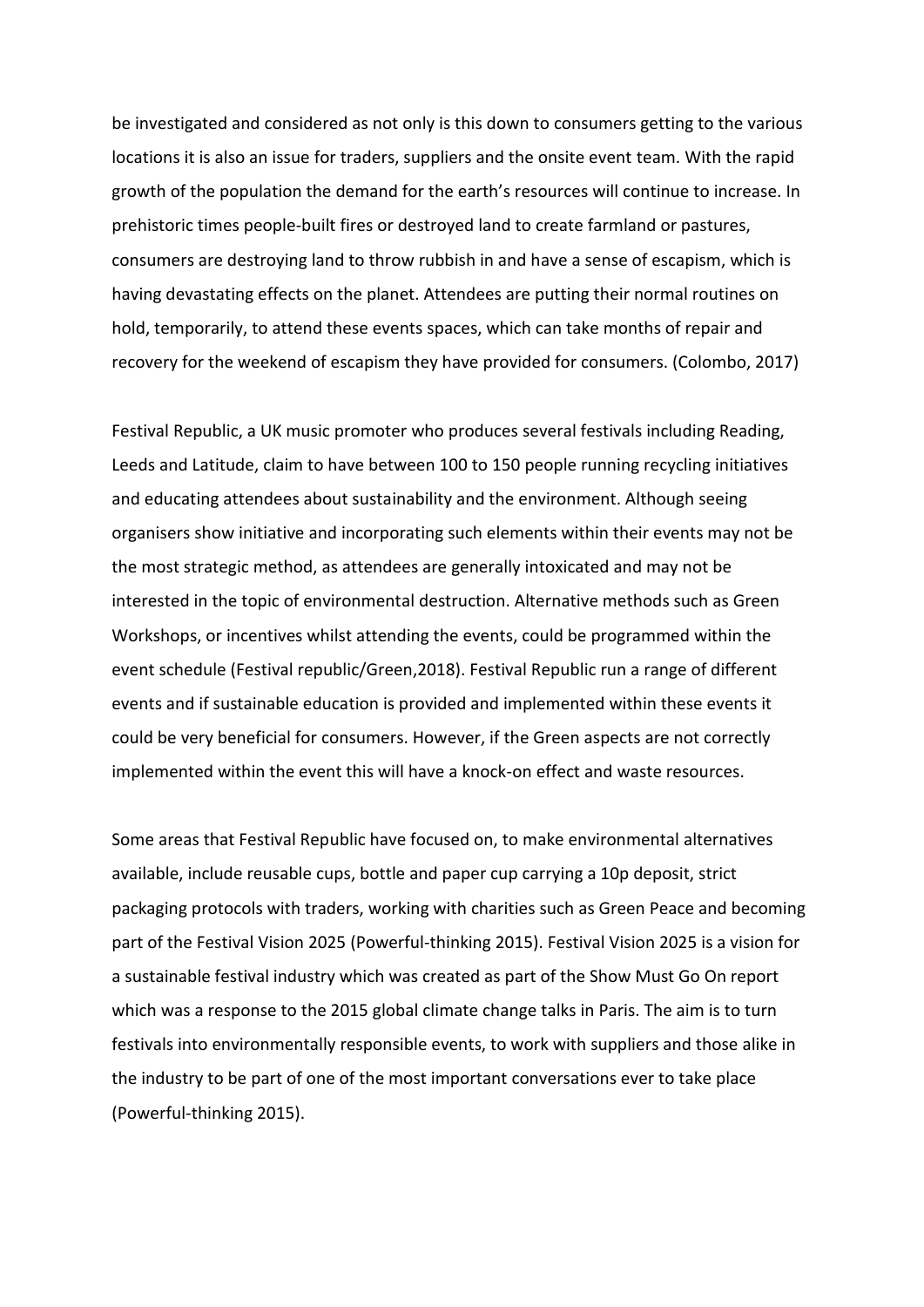Along with organisations understanding the importance of sustainability in different forms a consideration for the importance of corporate social responsibility becoming a crucial part of the business is also essential. Davis(1973, quoted in Kamango & Bello, 2018) discusses how businesses need to look beyond the economic, technological and legal requirements of a firm to establish how they can accomplish social and environmental benefits along with the tradition of economic gain. Within this paper the focus of the triple bottom line will be on how environmental responsibility touches on financial and social aspects of the business.

Elkington (2013) was very interested in the idea of measuring sustainability, specifically in relation to accounting. His framework was designed to measure profits and returns on investment. The framework is called the triple bottom line and focuses on the social, financial and environmental responsibilities that organisations have.

Glastonbury is known to be one of the first festivals involved in the mainstream music scene. Beginning in the 1970s, the festival takes place on Worthy farm which is an active farming plot. Every five years the festival takes a break for land restoration. The festival is known to be an inspiration for many other festivals and events who are wanting consider sustainability and their impact on the environment. Considering how important travel is, discussion of how public transport can be an option, along with car share, is important. Glastonbury also encourages its consumers to consider the amount of waste onsite, limiting what is brought in. Its Bring it Home campaign also challenges festival attendees to considering the wastage of tents that are brought to the event (Glastonbury,2017).

In 2014 Glastonbury recycled 114 tonnes of composted organic waste, 23 tonnes of glass, 85 tonnes of cans and plastic bottles, and 983 tonnes of other waste; this represents 54% of all the festival's waste – so there is still room for improvement. £780,000 was spent on rubbish disposal, which could have been used to restore the current site or put towards the charities that Glastonbury prides itself in being heavily involved with. Glastonbury have also begun to use hybrid generators and solar panels, along with that it has banned plastic bags and uses Fairtrade products; it remains the world's biggest donor to Green Peace. Glastonbury continue work outside of the festival site involving themselves in the restoration of local community buildings and housing. However, Glastonbury, amongst many other festivals and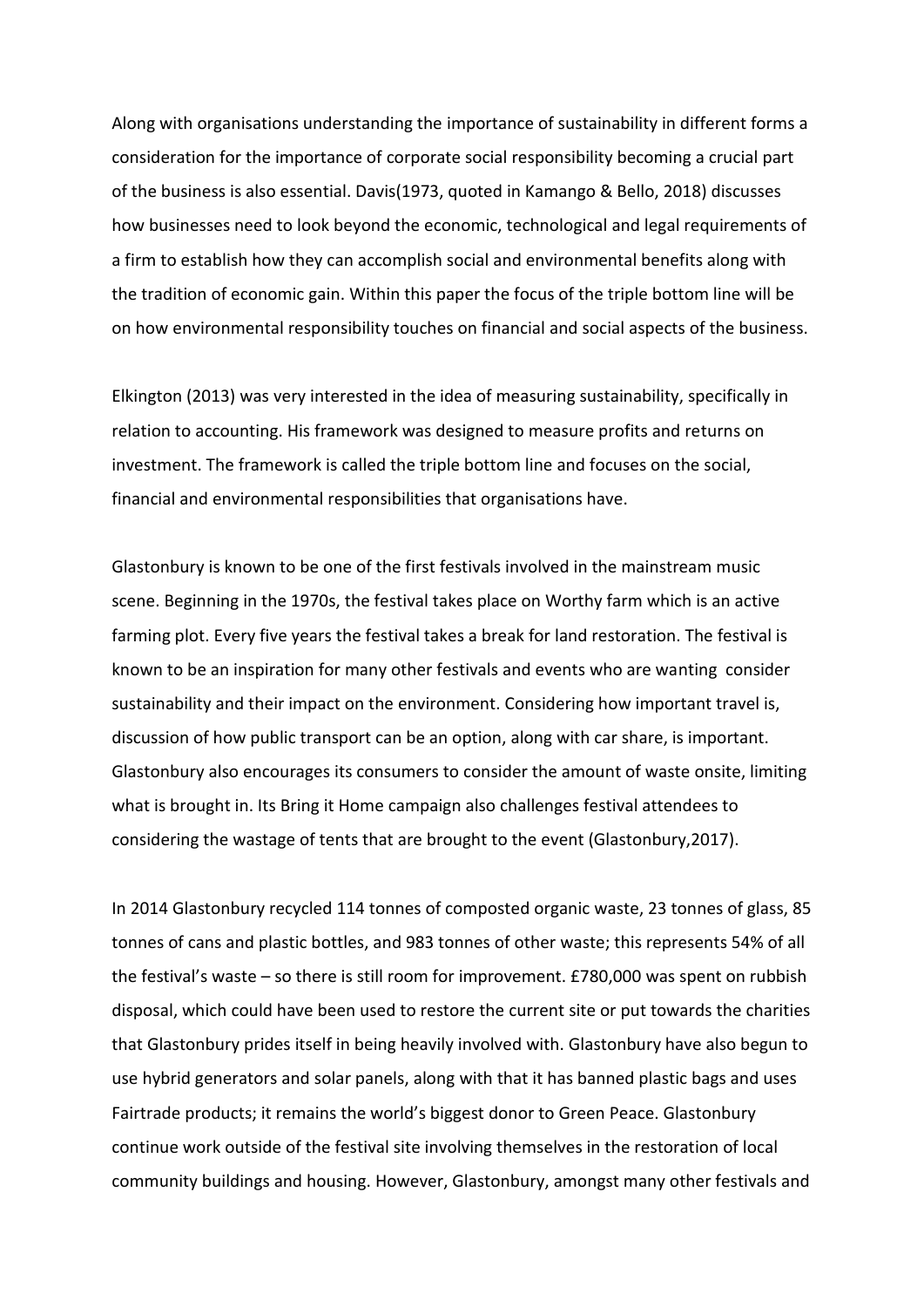events, still have a long way to go to encourage consumers to make every day more sustainable. (Glastonbury,2017) Glastonbury's actions can be integrated within the triple bottom line sustainability framework, with the focus being on environmental factors. However, social and economic aspects are also present, such as funding the local community. Profit made from the festival are used to maintain it, along with social aspects such as involving the local community. (Elkington,2013)

In comparison to Glastonbury, who heavily encourage and promote sustainability, Burning Man is a well-known festival that has said, regardless of the activities which occur at the event, they do not leave a trace after the event. In 2006 Burning Man generated 27,000 tonnes of greenhouse gas emissions, this includes transport, as the event is held in the American desert, and onsite power supplies. However, Burning Man have worked over the years to better the level of Green activity that is associated with the festival, having a 'Greening Your Burn' section on the website which gives attendees hints and tips on how to become Greener. (Burningman.org 2018)

Incorporating sustainability within an organisation seems to have the stigmatism attached to it of being very costly; however, businesses can save money by becoming more sustainable. For organisations, becoming sustainable involves simple steps such as checking that, as an establishment, you are using the right energy supplier. Taking action now, and considering factors such as water and energy, will become beneficial when energy bills continue to rise (Ringo HW Chiu/AP 2018).

Consumers are becoming more mindful of the way they behave, businesses and brands are trying to tackle environmental damage, organisations such as Google and Ban Colombia have launched a programme called 'Sustainability School' to help educate consumers on protecting natural resources, whilst other organisations are tackling packaging and recycling.

"Sustainability is about seeing and recognising [the] dynamic, cyclical and interdependent nature of all parts and pieces of life on earth" (Robertson, p3, 2014). Sustainability includes the ground we walk, on the carbon emissions and gases we can't see, our interactions with people, and the way we live. Robertson discusses Sustainability and how being sustainable is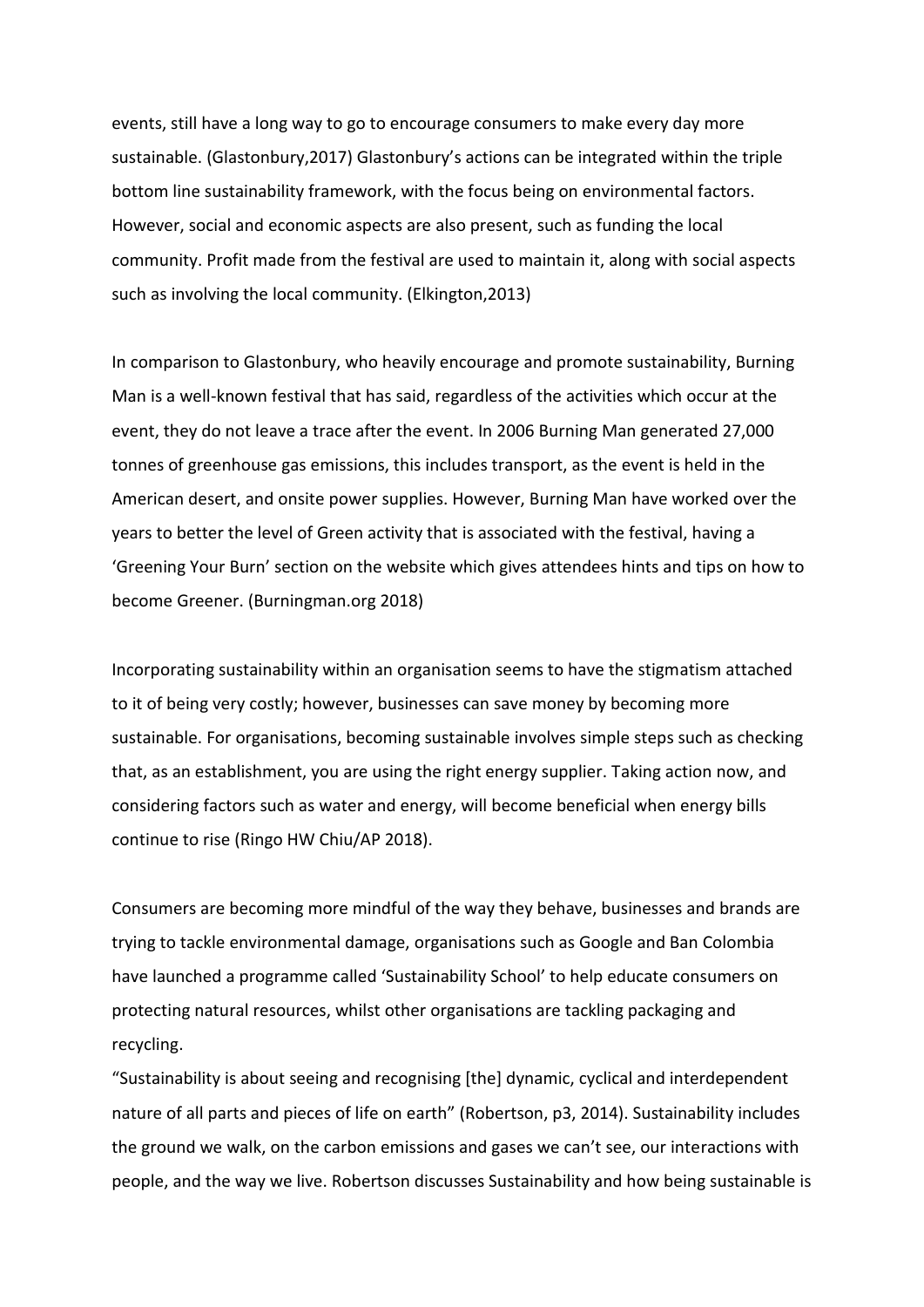not just avoiding use of plastic straws, or supporting recycling, it is about considering all factors in relation to the earth and people who habitat earth.

Layard et al (2002) state how, "Most sustainability literature chooses to be blissfully ignorant of the history of the concept" (p. 53). Sustainability is very much a contemporary issue in relation to its present rise in popularity and a sense of urgency for change. With the warning that has been broadcasted throughout news channels (Ringo HW Chiu/AP 2018) stating that we have twelve years to save the planet. Ignoring this puts us all at risk of flooding, draughts, and extreme temperatures, along with severe poverty. Layard has previously mentioned that people have ignored such warnings for decades, assuming the planet will save itself (in Watts,2018). Sustainability first became topical in the 1960s. Rachel Carson, a conservationist, was one of the first people that began to discuss the harmful effects businesses were having on nature and humanity; this led to activists founding organisations such as WWF and Green Peace (Earley, 2018).

Throughout the 1980s and1990s global environmental problems were seen as minor concerns. However, several disasters did occur, such as nuclear disasters and oil spills, which caused uproar (Watts, 2018). Guidelines began being developed; such as the Fair Labour Association which, in 1999, started offering tools and resources to companies to ensure the correct training of staff, expecting transparency and help with management and assessments (fair labour, 2018).

In 1992, at the Rio Earth Summit (Sustainable-environment.org.uk, 2018), the United Nations decided that the best way to achieve sustainable development was at a local level; the Local Agenda 21 (LA21) programme emerged as a development from that summit (Buckingham & Percy, 1999). The aim of LA 21 was for each local area to have discussions with their citizens to select areas of importance, whilst also involving other sections of society. Sachs (1995, quoted in Layard et al., 2002) says, "Despite all the hype, the international commitment to sustainability proved less substantial than may have appeared possible in the aftermath of Rio". The local authorities were not given any resources to help implement the changes that LA21 would bring, therefore most of the ideas and initiatives were left unused as what limited resources there were began to run out (GDRC,2018).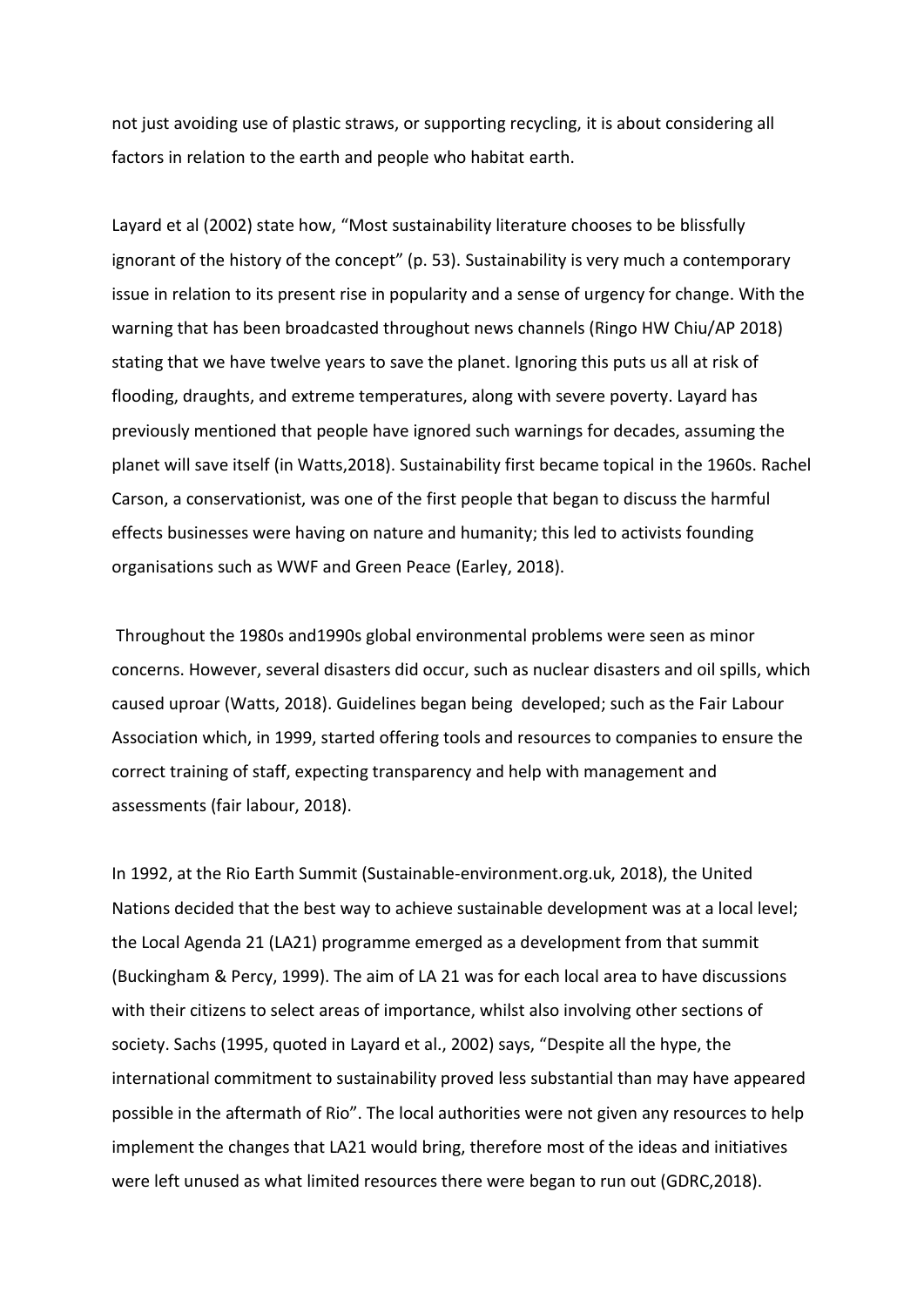In 1988 the intergovernmental Panel on Climate Change was developed. This allows scientific research to be undertaken in relation to climate change and supports citizens in understanding the part they play in climate change (Caradonna, 2014). Despite the debate of how effective the guidelines and legislations have been the effort and drive were clearly present, helping to encourage businesses to use the support available to become more sustainable. However, the resources and support there was, was not sufficient (GDRC,2018).

On the other hand, some may say that the guidelines and legislations have inspired the next generation with sustainability becoming extremely topical currently within organisations such as Green Globe, which was developed to help those interested in measuring the environmental impact they are having, whilst reducing it (Green Globe,2018). The idea for the organisation began building its roots after the Rio earth summit. Green Globe works with businesses to establish how environmentally friendly they currently are, what they can do to change, and how to remain sustainable. It could be argued that many businesses would like to become 'sustainable' in order to obtain a competitive edge. Seeming to appeal and reach out to a wider market. Although Green Globe monitor how their clients are doing there is only so much, they can do to ensure that businesses wish to participate for the right reasons (Blowfield, 2013).

The International Standards Organisation (ISO) was created to help business operate safely, and make improvements, whilst educating people in many topics. A few specific guidelines have been designed focusing on sustainability. including ISO 37120 (Sustainable development of communities), ISO 26000 (Guidance of social responsibility) and the ISO 20121 (Sustainable events). (International Standards Organisation, 2018). Those guidelines were created to offer guidance and best practice for business to manage events, specifically around social, economic and environmental impacts.

As mentioned previously, Festival Vision 2025 was created in relation to The Show Must Go On report. which was created in 2010 in response to the United Nations framework on climate change, in Paris, in 2015 (UNFCCC,2015). The report included an outline of environmental impacts of UK festivals and how to combat such issues with an industry wide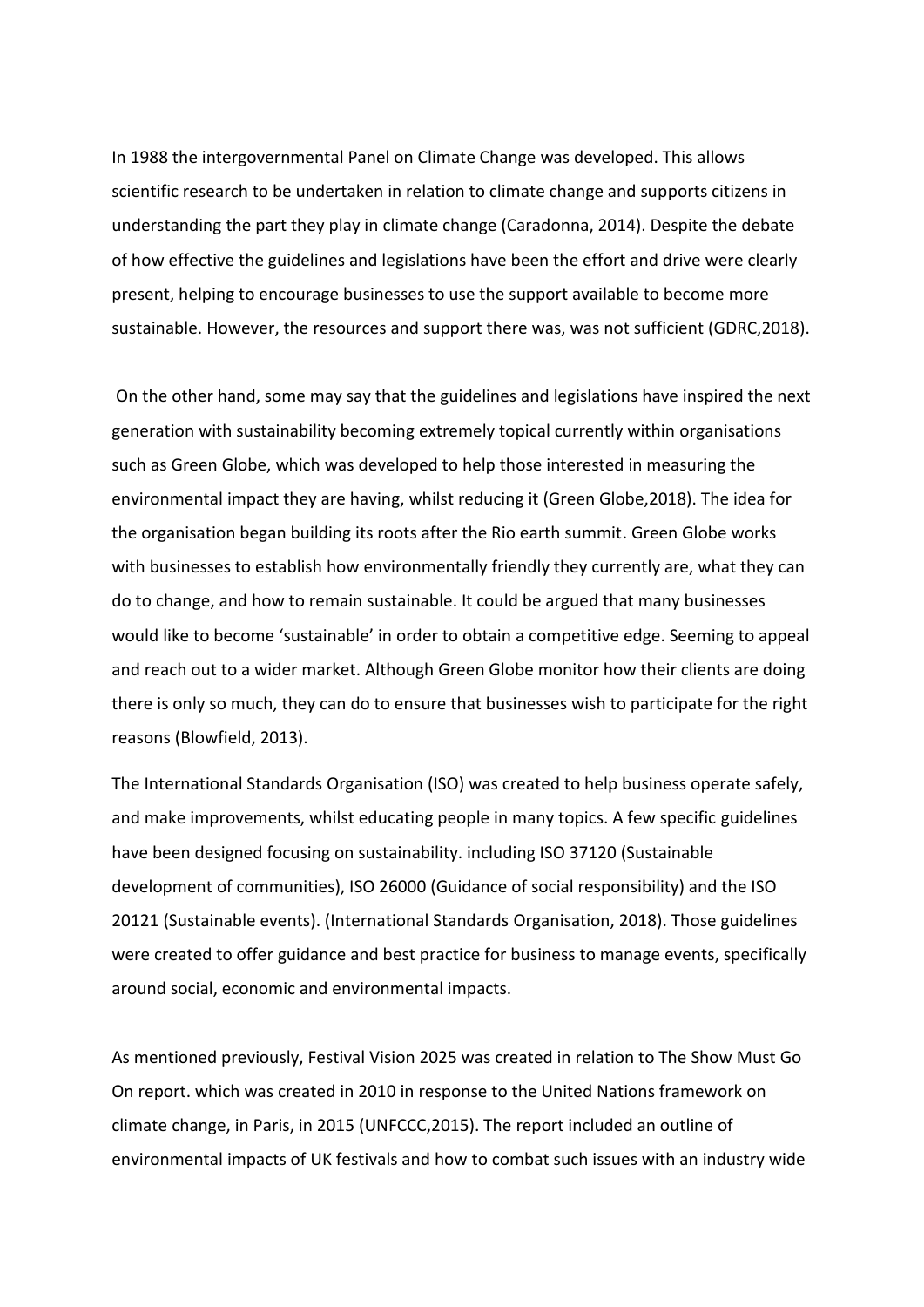approach. The top five priorities put forward by UK festival organisers are; having sustainable approaches to energy, a focus on packaging and reusable cups, a focus on waste management and travel. Although that report was specifically for festival events, event organisers and businesses could also use it to adapt other areas of sustainability on which to focus (Powerful-thinking 2015).

Each of the different guidelines created previously, and those that are newly developed, will continue to encourage businesses and organisations to treat staff fairly and safely along with incorporating sustainability within the work place (Moser, 2009). Although many businesses may become sustainable for the wrong reasons this will help encourage the incorporation of sustainability.

To conclude, sustainability is, at present, a very topical subject. With many industries concerned with economic growth, the events industry fails to fully understand and identify its contributions to environmental impacts.

Different guidelines currently exist and will continue to be established; however, it is of great importance to implement sustainable aspects within the daily lives of consumers as, otherwise, a disintegrated planet may be the future of the events industry. Resources should be readily available to allow for the creation of future legislation and guidelines.

A further recommendation would be for businesses to have a sustainability manager who would oversee the implementation of sustainable practices and help businesses become, and remain, sustainable. This paper gives a brief overview of current sustainable practices, and the participation of a handful of festival events, which needs to be correctly and appropriately placed within organisations.

A greater emphasis on the current frameworks available for sustainability was not discussed, as the Triple Bottom line worked well in relation to the Glastonbury case study, whilst discussing the positives and negatives of several other music festivals. A further recommendation would be for organisations to design a framework along with a sustainability handbook, which could identify the standards required for the industry. A large proportion of this paper was used to discuss the regulations; organisations seem to be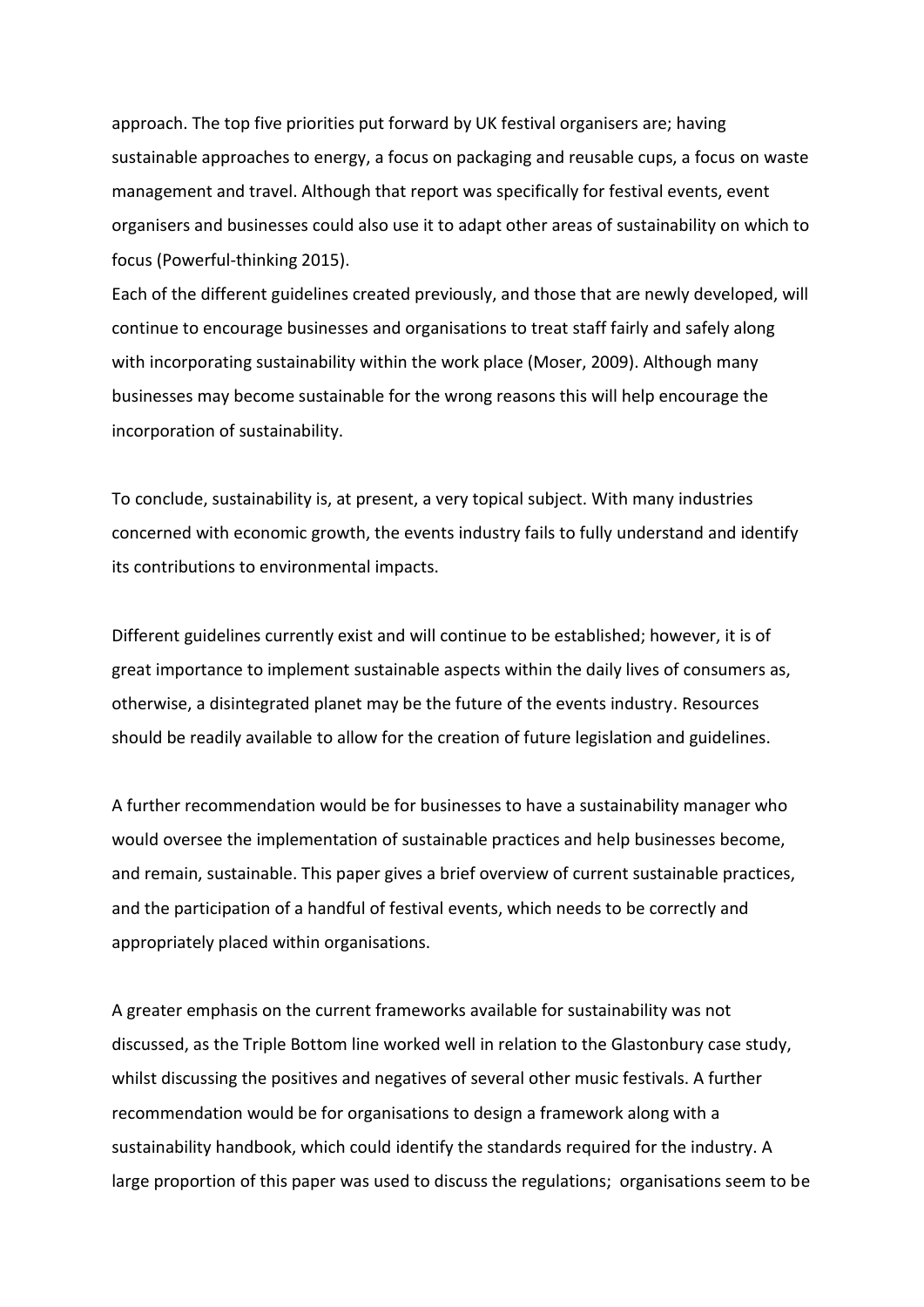unaware how to become, or be, sustainable; therefore, education and implementation are of crucial importance.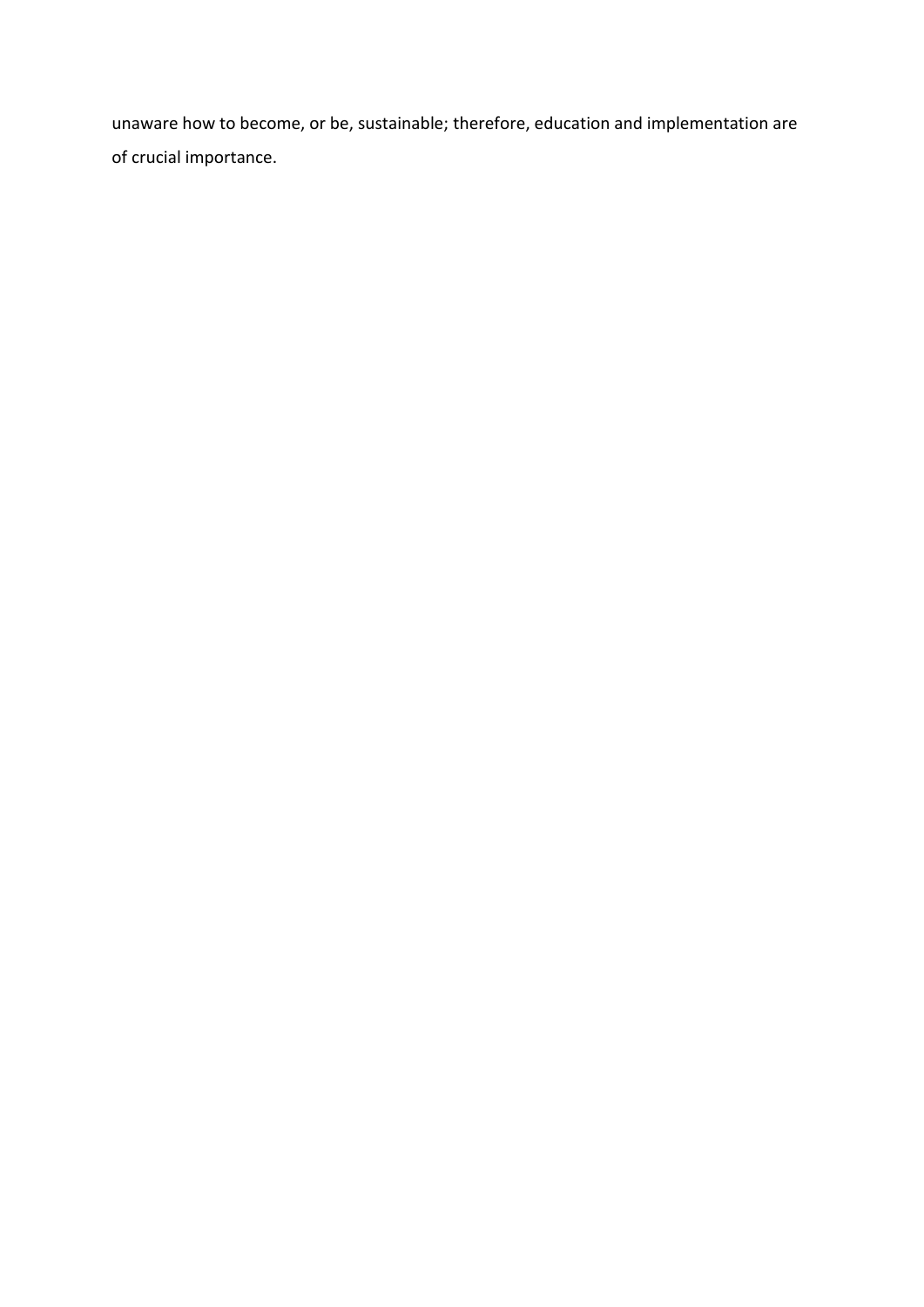## **References**

- BBC (2018) Reality Check: Are festivals bad for the environment? [Internet]. Available from: <https://www.bbc.co.uk> [Accessed 3 December 2018].
- Blowfield, M. (2013) *Business and Sustainability*. Oxford: Oxford University Press.
- Buckingham, S. & Percy, S. (1999) *Constructing Local Environmental Agendas: People, Places and Participation*. London: Routledge.
- Burningman.org (2018) Greening Your Burn [Internet]. Available from: <https://burningman.org> [Accessed 2 December 2018].
- Caradonna, J. (2014) *Sustainability, A History*. United States, Oxford University Press.
- Chasek, P., Downie, D. & Brown, J. *Global Environmental Politics*. 5th ed. United States of America, Westview Press.
- Colombo, A. (2017) Music Festivals and Eventfulness: Examining Eventful Cities by Event Genres and Policy Agendas. *Event Management*, 21 (5), pp.563-573.
- Davis, K. (1973). The case for and against business assumption of social responsibilities. *Academy of Management Journal*, 16(2), 312–323.
- Kamanga, G. & Bello, F. (2018) Exploring Corporate Social Responsibility (CSR) Adoption in the tourism industry: The case of Malawi. *Tourism Review International*, 22 (2), pp.117-130.
- Diss. (2018) Problems with Waste at UK festivals | Diss. [Internet]. Available from: <http://diss.ltd> [Accessed 1 December 2018].
- Earley, K. (2018) From reaction to purpose: the evolution of business action on sustainability [Internet]. Available from: <https://www.theguardian.com > [Accessed 2 December] 2018].
- Elkington, J. (2013): Enter the triple bottom line. In: A. Henriques & J. Richardson (Eds.) *The Triple Bottom Line*. London: Routledge, p. 23-38.
- EPA (2014) Advancing Sustainable Materials Management: 2014 Fact Sheet [Internet]. Available from: <https://www.epa.gov> [Accessed 5 December 2018].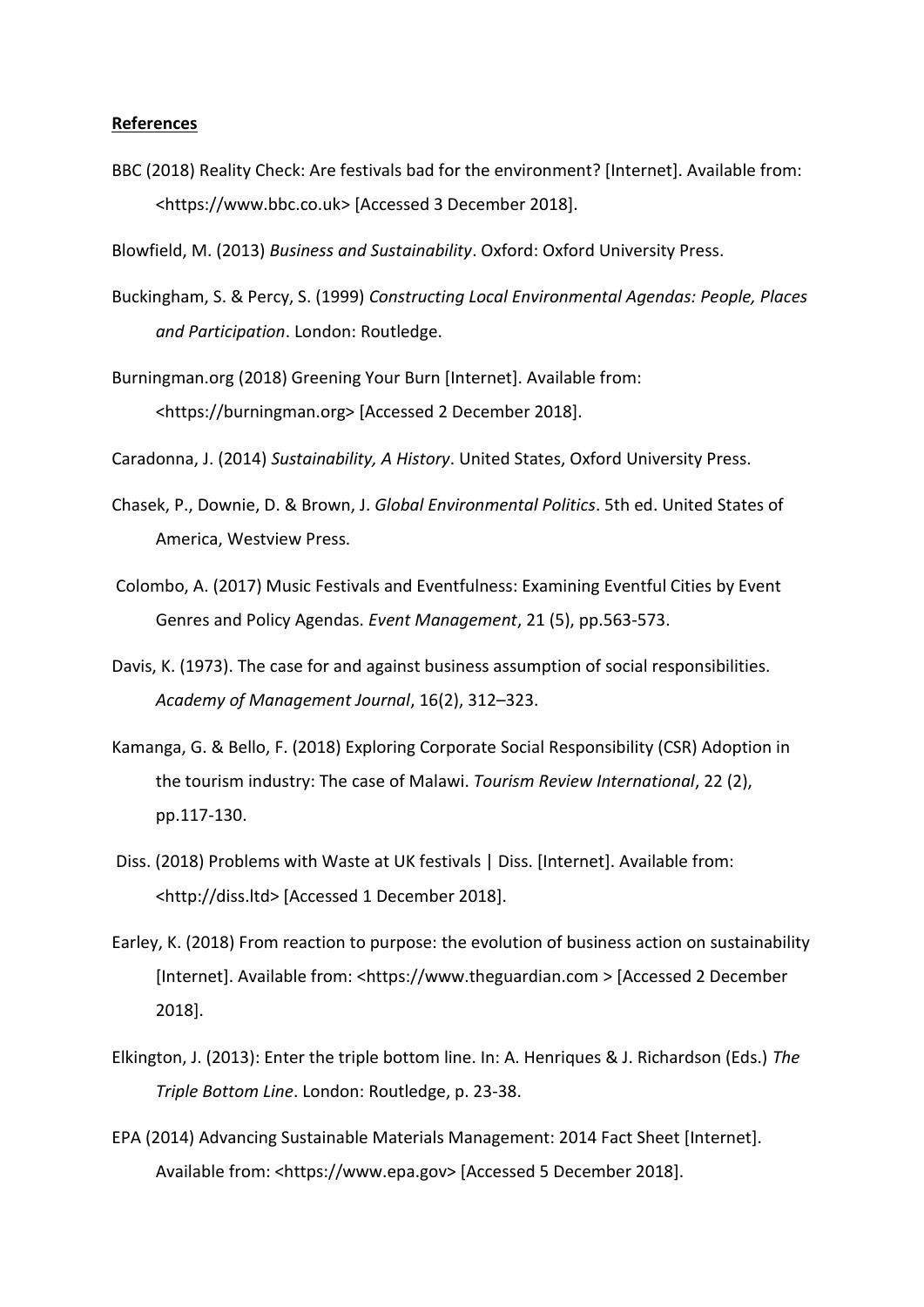- Fair Labor (2018) Fair Labor Association [Internet]. Available from: <http://www.fairlabor.org/> [Accessed 2 December 2018].
- FestivalRepublic.com (2018) Green [Internet]. Available from: <http://www.festivalrepublic.com> [Accessed 2 December 2018].
- Glastonbury Festival. (2017) Our green policies [Internet]. Available from: <https://www.glastonburyfestivals.co.uk> [Accessed 21 October 2018].
- Gov.uk (2018) UK Statistics on Waste [Internet]. Available from: <https://www.gov.uk> [Accessed 3 December 2018].
- Green Globe (2018) About Green Globe Green Globe [Internet]. Available from: <https://greenglobe.com> [Accessed 2 December 2018].
- ILO (2018) About the ILO [Internet]. Available from: <https://www.ilo.org> [Accessed 2 December 2018].
- International standards associations, (2018) Sustainability standards from ISO [Internet]. Available from: <https://iso26000.info> [Accessed 30 October 2018].
- Layard, A., Davoudi, S. & Batty, S . (Ed.) (2002) *Planning for a Sustainable Future*. London: Taylor & Francis Ltd.
- Mintel(2018) Environmental Sustainability [Internet]. Available from: <http://academic.mintel.com> [Accessed 4 December 2018].
- Moser, G. (2009) Quality of life and sustainability: Toward person–environment congruity. *Journal of Environmental Psychology*, 29 (3), pp.351-357.
- Myers, S. & Patz, J. (2009) Emerging Threats to Human Health from Global Environmental Change. *Annual Review of Environment and Resources*, 34 (1), pp.223-252.

ONS, (2018) Atmospheric emissions: greenhouse gas intensity - Office for National Statistics [Internet]. Available from: <https://www.ons.gov.uk> [Accessed 6 December 2018].

Pickering, K. & Owen, L. (1997) *Instructor's manual, an introduction to global environmental issues*. 2nd ed. London, Routledge.